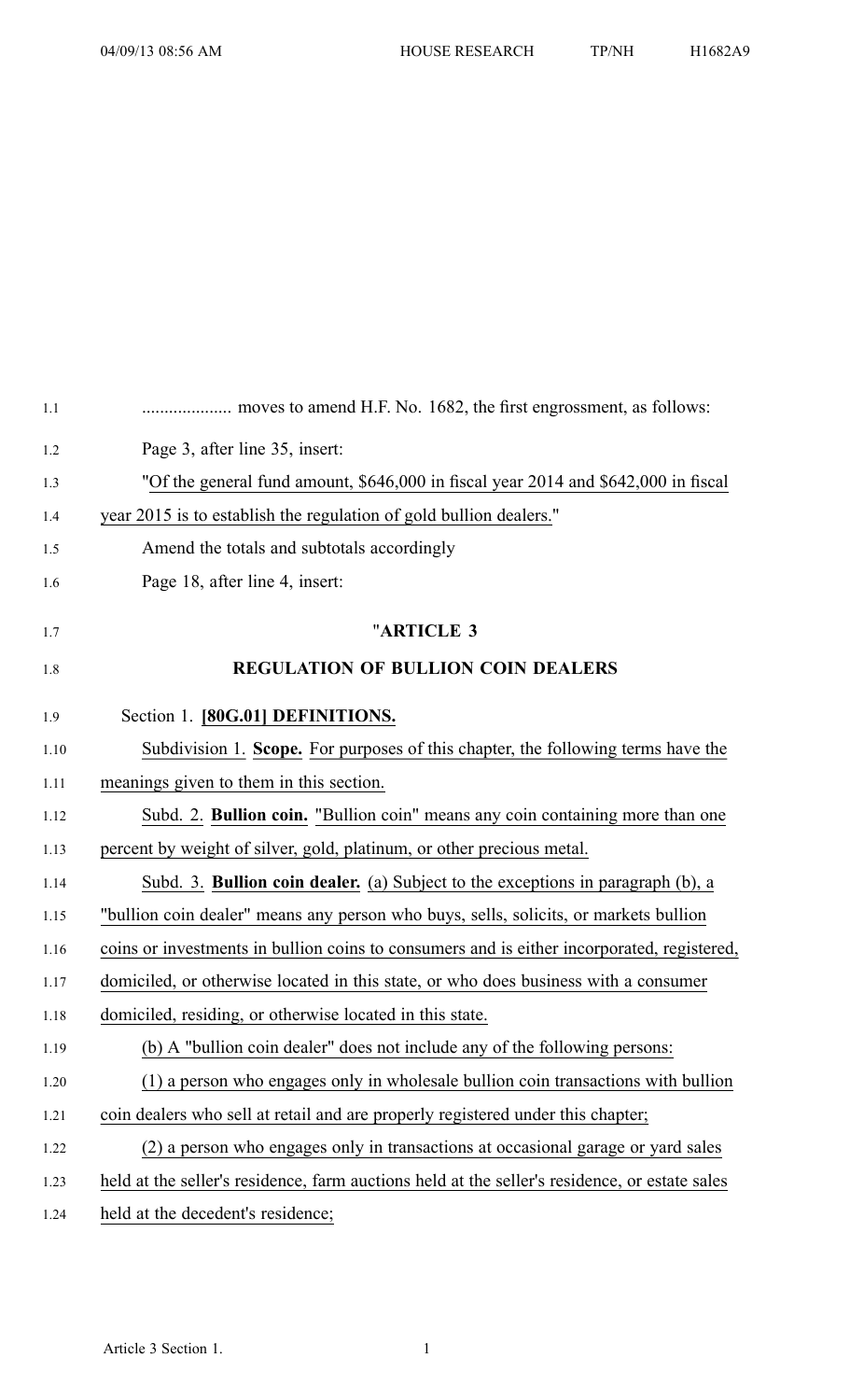- 2.1 (3) <sup>a</sup> person who is properly registered pursuan<sup>t</sup> to chapter 80A, or the federal 2.2 Securities Exchange Act of 1934 and rules promulgated thereunder as <sup>a</sup> securities broker 2.3 dealer or broker dealer agent; or 2.4 (4) an auctioneer who auctions coins at auction on behalf of an owner, if the 2.5 auctioneer does not take title or ownership of the coins. 2.6 Subd. 4. **Coin dealer representative.** "Coin dealer representative" means any 2.7 natural person acting as an employee, contractor, or agen<sup>t</sup> of <sup>a</sup> bullion coin dealer and who 2.8 has interactions with consumers in connection with the buying, selling, solicitation, or 2.9 marketing of bullion coins or investments in bullion coins. 2.10 Subd. 5. **Commissioner.** "Commissioner" means the commissioner of commerce. 2.11 Subd. 6. **Owner.** "Owner" means any person who has an ownership interest in <sup>a</sup> 2.12 bullion coin dealer, regardless of whether directly or indirectly, of more than one percent. 2.13 Subd. 7. **Person.** "Person" has the same meaning given in section 325F.68, 2.14 subdivision 3. 2.15 Subd. 8. **Precious metal content.** "Precious metal content" means the quantity, 2.16 measured in grams, of gold, silver, platinum, or other precious metal in <sup>a</sup> coin and the 2.17 percentage that the precious metal constitutes of the total weight of the coin.
- 

## 2.18 Sec. 2. **[80G.02] REGISTRATION.**

2.19 Subdivision 1. **Registration required.** Beginning July 1, 2014, it shall be unlawful 2.20 for <sup>a</sup> bullion coin dealer or coin dealer representative to solicit, market, buy, sell, or deliver 2.21 bullion coins or investments in bullion coins to <sup>a</sup> consumer without being registered by the 2.22 commissioner as provided for in this chapter, if the bullion coin dealer has engaged in <sup>a</sup> 2.23 bullion coin transaction or transactions with consumers during the 12-month period prior 2.24 to July 1, 2014, that exceed \$5,000 in the aggregate, as determined by the transactions' 2.25 sale prices. If <sup>a</sup> bullion coin dealer was not required to be registered beginning on July 1, 2.26 2014, the bullion coin dealer must submit an application to register itself and each of its 2.27 coin dealer representatives within 30 days of reaching \$5,000 in the aggregate of bullion 2.28 coin transactions with consumers in any 12-month period prior to July 1 of any calender 2.29 year, as determined by the transactions' sale prices. Once <sup>a</sup> bullion coin dealer is required 2.30 to register itself and its coin dealer representatives, the coin dealer must thereafter renew 2.31 its registration and the registration of each of its coin dealer representatives in accordance 2.32 with this chapter, regardless of the aggregate amount of transactions, unless the person 2.33 ceases to be <sup>a</sup> bullion coin dealer. A coin dealer representative may not buy, sell, solicit, 2.34 or market bullion coins or investments in bullion coins on behalf of <sup>a</sup> bullion coin dealer 2.35 unless the dealer is properly registered with the commissioner under this section.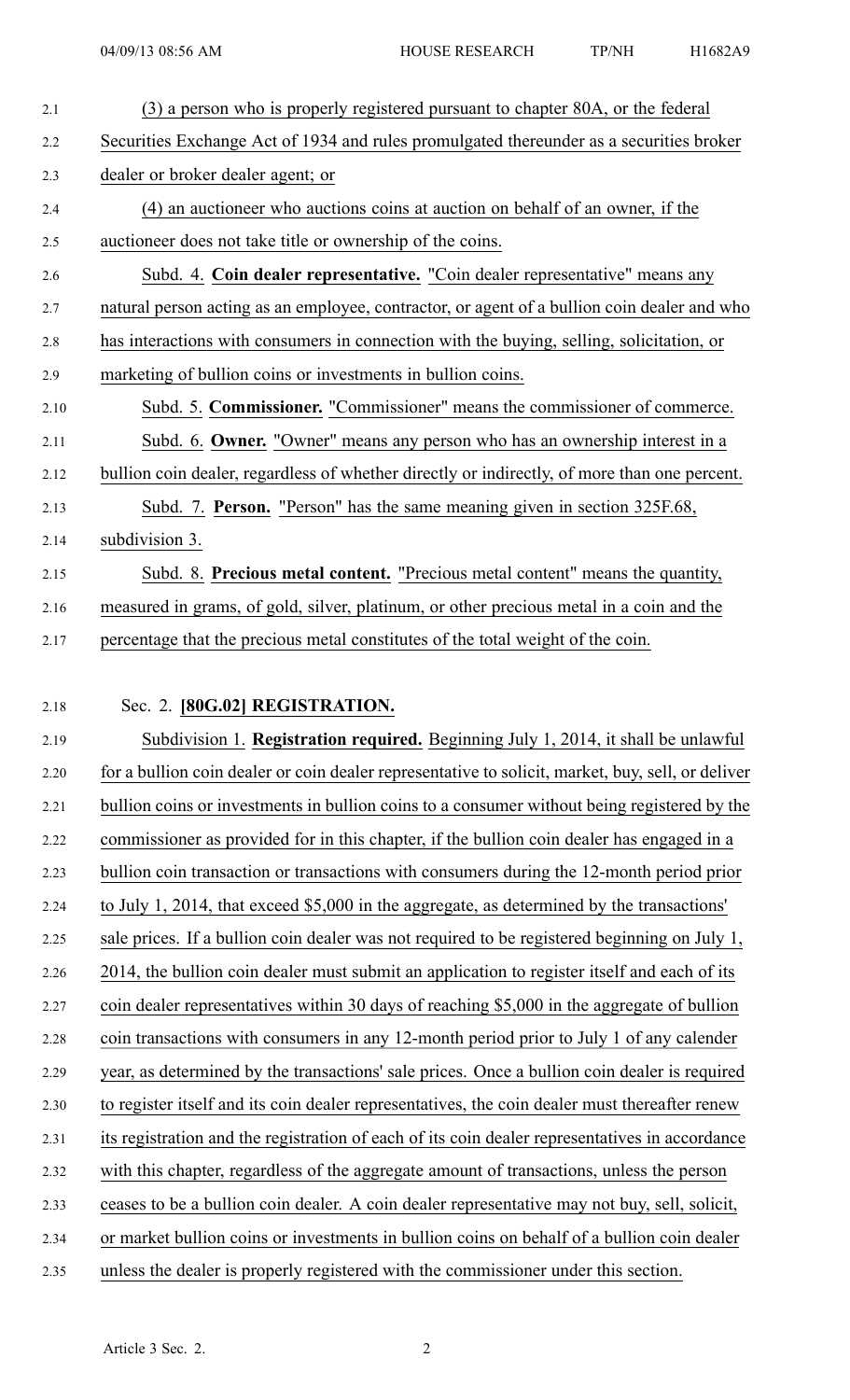| 3.1   | Subd. 2. Registration obligations. If a bullion coin dealer must register itself and            |
|-------|-------------------------------------------------------------------------------------------------|
| $3.2$ | each of its coin dealer representatives with the commissioner, the bullion coin dealer shall    |
| 3.3   | certify in its application and the application for each of its coin dealer representatives that |
| 3.4   | the bullion coin dealer and its coin dealer representatives satisfy the requirements of         |
| 3.5   | sections 80G.03 to 80G.07 Registrations issued or renewed by the commissioner under             |
| 3.6   | this chapter shall expire on June 30 and must be renewed.                                       |
| 3.7   | Subd. 3. Registration application and renewal. The application and renewal                      |
| 3.8   | forms shall include the following information, as applicable, which shall be considered by      |
| 3.9   | the commissioner in determining whether to issue a registration and whether to thereafter       |
| 3.10  | renew the registration:                                                                         |
| 3.11  | (1) the name, assumed names, doing business as names, including caller                          |
| 3.12  | identification names, and business addresses of the bullion coin dealer, the name of            |
| 3.13  | each owner and officer, and the name and primary work location of each coin dealer              |
| 3.14  | representative. A bullion coin dealer who desires to carry on business in more than one         |
| 3.15  | location shall identify each address where business is conducted;                               |
| 3.16  | (2) if a bullion coin dealer is doing business under any name other than the dealer's           |
| 3.17  | legal name, documentation that the assumed name has been properly filed with the                |
| 3.18  | secretary of state;                                                                             |
| 3.19  | (3) the telephone numbers, including cellular phone numbers, electronic mail                    |
| 3.20  | addresses, and Web site domain names used or intended to be used by the bullion coin            |
| 3.21  | dealer and its coin dealer representatives to buy, sell, solicit, market, or deliver to         |
| 3.22  | consumers bullion coin or investments in bullion coin;                                          |
| 3.23  | (4) the disclosure of all criminal convictions by any court within the last ten years           |
| 3.24  | for the bullion coin dealer and each officer and owner of the bullion coin dealer and           |
| 3.25  | for each of its coin dealer representatives;                                                    |
| 3.26  | (5) the disclosure of any civil judgments or government agency orders, including                |
| 3.27  | but not limited to, conciliation court or equivalent judgments against the bullion coin         |
| 3.28  | dealer, its officers and owners, or its coin dealer representatives for violation of consumer   |
| 3.29  | protection laws or unfair trade practice laws or for failure to account to a customer for       |
| 3.30  | money or property received from the consumer;                                                   |
| 3.31  | (6) the disclosure of any settlement or other agreement with any person or any                  |
| 3.32  | government entity resolving allegations by the person or government entity that the             |
| 3.33  | bullion coin dealer, its officers and owners, or its coin dealer representatives violated       |
| 3.34  | consumer protection or unfair trade practice laws, or for failure to account to a consumer      |
| 3.35  | for money or property received from the consumer; and                                           |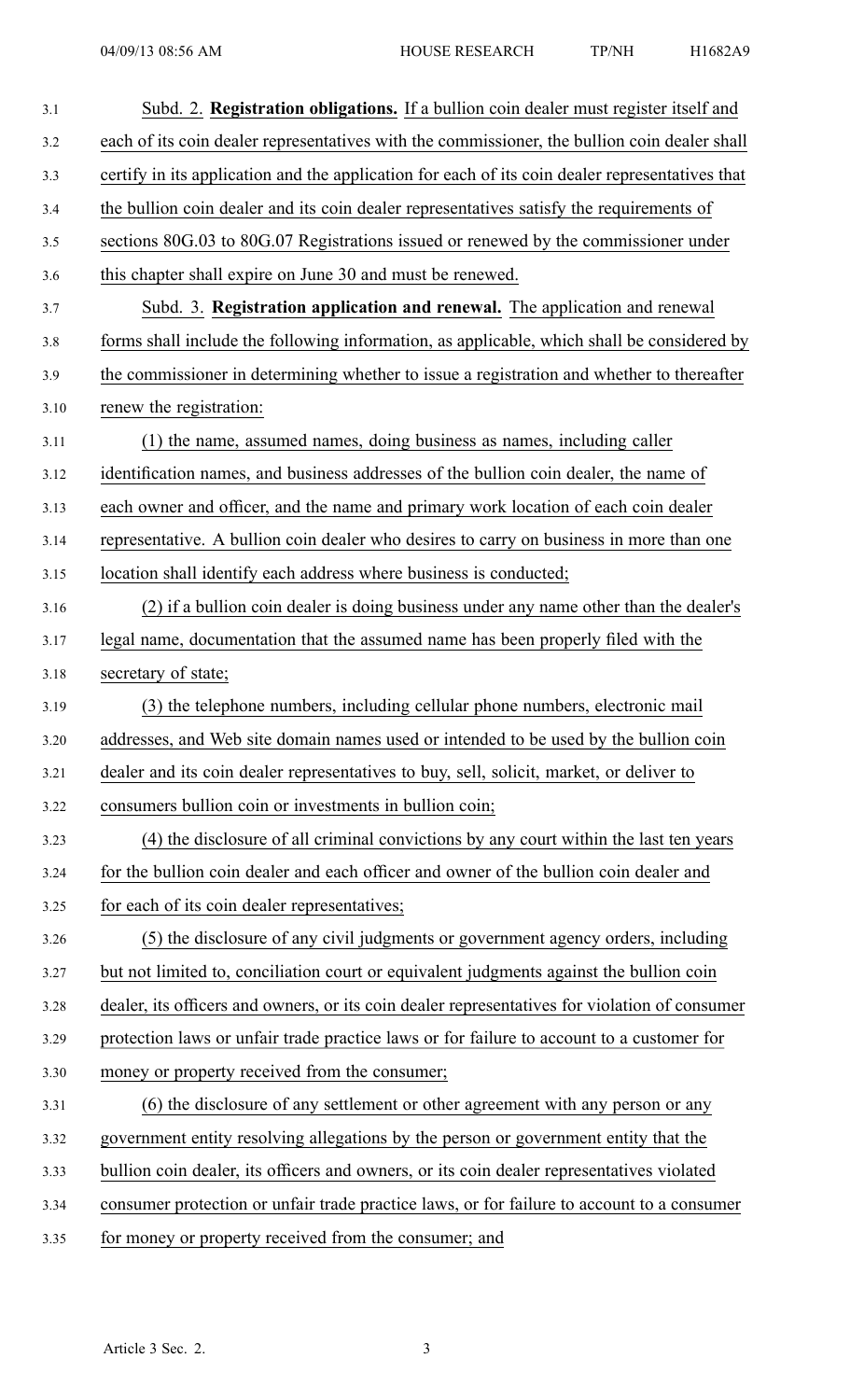| 4.1  | (7) the disclosure of any instance in which the bullion coin dealer, its officers and         |
|------|-----------------------------------------------------------------------------------------------|
| 4.2  | owners, and its coin dealer representatives were at any time permanently or temporarily       |
| 4.3  | prohibited by any court of competent jurisdiction or ordered to cease and desist as the       |
| 4.4  | result of a government agency action from engaging in buying, selling, soliciting, or         |
| 4.5  | marketing of bullion coin or investments in bullion coin.                                     |
| 4.6  | Subd. 4. Notice of change in registration information. A bullion coin dealer must             |
| 4.7  | provide the commissioner written notice of a change in the dealer's name, assumed names,      |
| 4.8  | doing business as names, business addresses, including all business addresses at which it     |
| 4.9  | or its coin dealer representatives conduct business, owners, electronic mail addresses, Web   |
| 4.10 | site domain names, or telephone numbers used by it or its coin dealer representatives to      |
| 4.11 | buy, sell, solicit, or market to consumers bullion coin or investments in bullion coin no     |
| 4.12 | later than ten days after the change occurs.                                                  |
| 4.13 | Subd. 5. Registration fee. (a) The fee for each registration under this chapter               |
| 4.14 | shall be as follows:                                                                          |
| 4.15 | $(1)$ bullion coin dealers, \$25; and                                                         |
| 4.16 | (2) coin dealer representatives, \$10.                                                        |
| 4.17 | (b) The commissioner, based on the cost of processing registrations, may adjust the           |
| 4.18 | registration fee on an annual basis as needed.                                                |
|      |                                                                                               |
| 4.19 | Sec. 3. [80G.03] REGISTRATION DENIAL, NONRENEWAL, REVOCATION                                  |
| 4.20 | AND SUSPENSION.                                                                               |
| 4.21 | Subdivision 1. Authority. The commissioner may, by order, suspend, revoke, or                 |
| 4.22 | refuse to issue or renew a bullion coin dealer or coin dealer representative registration for |
| 4.23 | any one or more of the following causes:                                                      |
| 4.24 | (1) providing incorrect, false, misleading, or incomplete information to the                  |
| 4.25 | commissioner or refusing to allow a reasonable inspection of information and documents        |
| 4.26 | in the possession of the bullion coin dealer, coin dealer representative, or a third party or |
| 4.27 | to allow a reasonable inspection of premises;                                                 |
| 4.28 | (2) obtaining or attempting to obtain a registration through misrepresentation or fraud;      |
| 4.29 | (3) having a bullion coin dealer or coin dealer representative registration or its            |
| 4.30 | equivalent, including licensure under section 325F.73, denied, suspended, or revoked, or      |
| 4.31 | having been the subject of a fine or any other discipline in any locality within the state or |
| 4.32 | other state, province, district, or territory;                                                |
| 4.33 | (4) being permanently or temporarily enjoined by any court of competent jurisdiction          |
| 4.34 | or being ordered to cease and desist by a government agency from engaging in or               |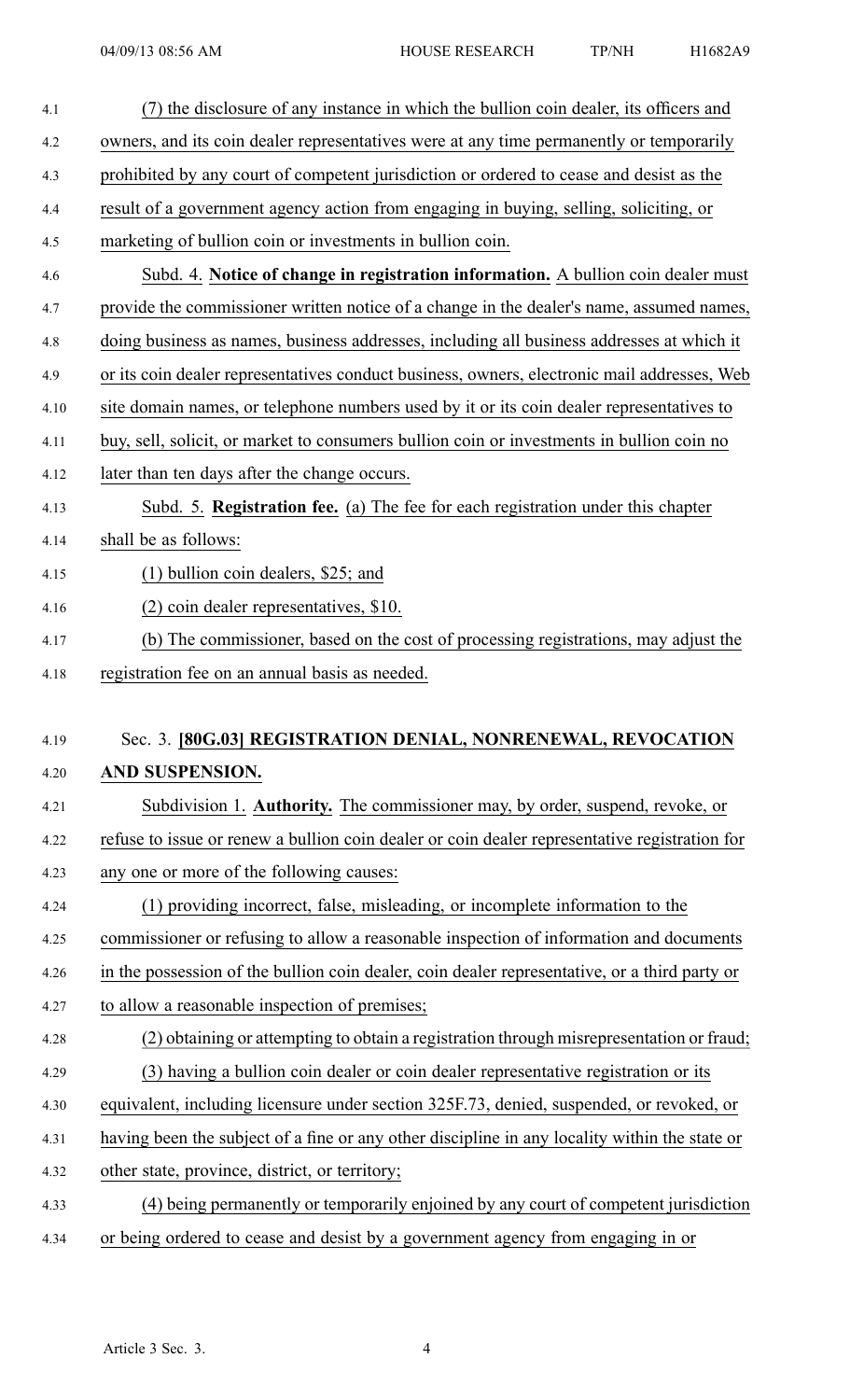| 5.1  | continuing any conduct or practice involving the buying, selling, soliciting, or marketing     |
|------|------------------------------------------------------------------------------------------------|
| 5.2  | of bullion coins, investments in bullion coins, or precious metal to consumers;                |
| 5.3  | (5) violating any federal, state, or local law or rule related to selling, purchasing,         |
| 5.4  | solicitation, or marketing of bullion coin, investments in bullion coin, or precious metal;    |
| 5.5  | $(6)$ violating the provisions of this chapter or of sections 45.027; 325D.43 to               |
| 5.6  | 325D.48; 325F.67; 325F.68 to 325F.69; 325F.694; and 325F.73 to 325F.744, or federal            |
| 5.7  | or state taxation or labor law; or                                                             |
| 5.8  | (7) violating a subpoena or order of the commissioner or a court issued pursuant               |
| 5.9  | to this chapter or sections 45.027; 325D.43 to 325D.48; 325F.67; 325F.68 to 325F.69;           |
| 5.10 | 325F.694; 325F.70; and 325F.73 to 325F.744.                                                    |
| 5.11 | Subd. 2. Bullion coin dealer responsibility for actions of coin dealer                         |
| 5.12 | representatives. The commissioner may take action against a bullion coin dealer for any        |
| 5.13 | violations of this chapter by its coin dealer representatives. The commissioner may also       |
| 5.14 | take action against the coin dealer representative.                                            |
| 5.15 | Subd. 3. Other authority of the commissioner. If a registration lapses, is                     |
| 5.16 | surrendered, withdrawn, terminated, or otherwise becomes ineffective, the commissioner         |
| 5.17 | may institute a proceeding under this subdivision within two years after the registration      |
| 5.18 | was last effective and enter a revocation order as of the last date on which the registration  |
| 5.19 | was in effect, and impose a civil penalty as provided for in section 45.027, subdivision 6.    |
| 5.20 | Subd. 4. Effect of revocation. A revocation of a registration prohibits the bullion            |
| 5.21 | coin dealer or coin dealer representatives from making a new application for a registration    |
| 5.22 | for at least two years from the effective date of the revocation.                              |
|      |                                                                                                |
| 5.23 | Sec. 4. [80G.04] CRIMINAL CONVICTIONS AND FALSE CERTIFICATIONS.                                |
| 5.24 | The commissioner must deny an application for registration or renewal of a coin                |
| 5.25 | dealer representative or a bullion coin dealer, or revoke such registration if the coin dealer |
| 5.26 | representative, the bullion coin dealer, or its owners or officers have:                       |
| 5.27 | (1) within the last ten years been convicted in any court of any financial crime or            |
| 5.28 | other crime involving fraud, theft, dishonesty, or moral turpitude;                            |
| 5.29 | (2) been unable to truthfully certify that they have no civil judgments or government          |
| 5.30 | agency orders, including but not limited to, conciliation court or equivalent judgments        |
| 5.31 | against them for violation of consumer protection or unfair trade practices laws or failure    |
| 5.32 | to account to a customer for money or property received from the customer; or                  |
| 5.33 | (3) been unable to truthfully certify that they have not entered into a settlement or          |
| 5.34 | other agreement with any person or with any government entity resolving concerns by            |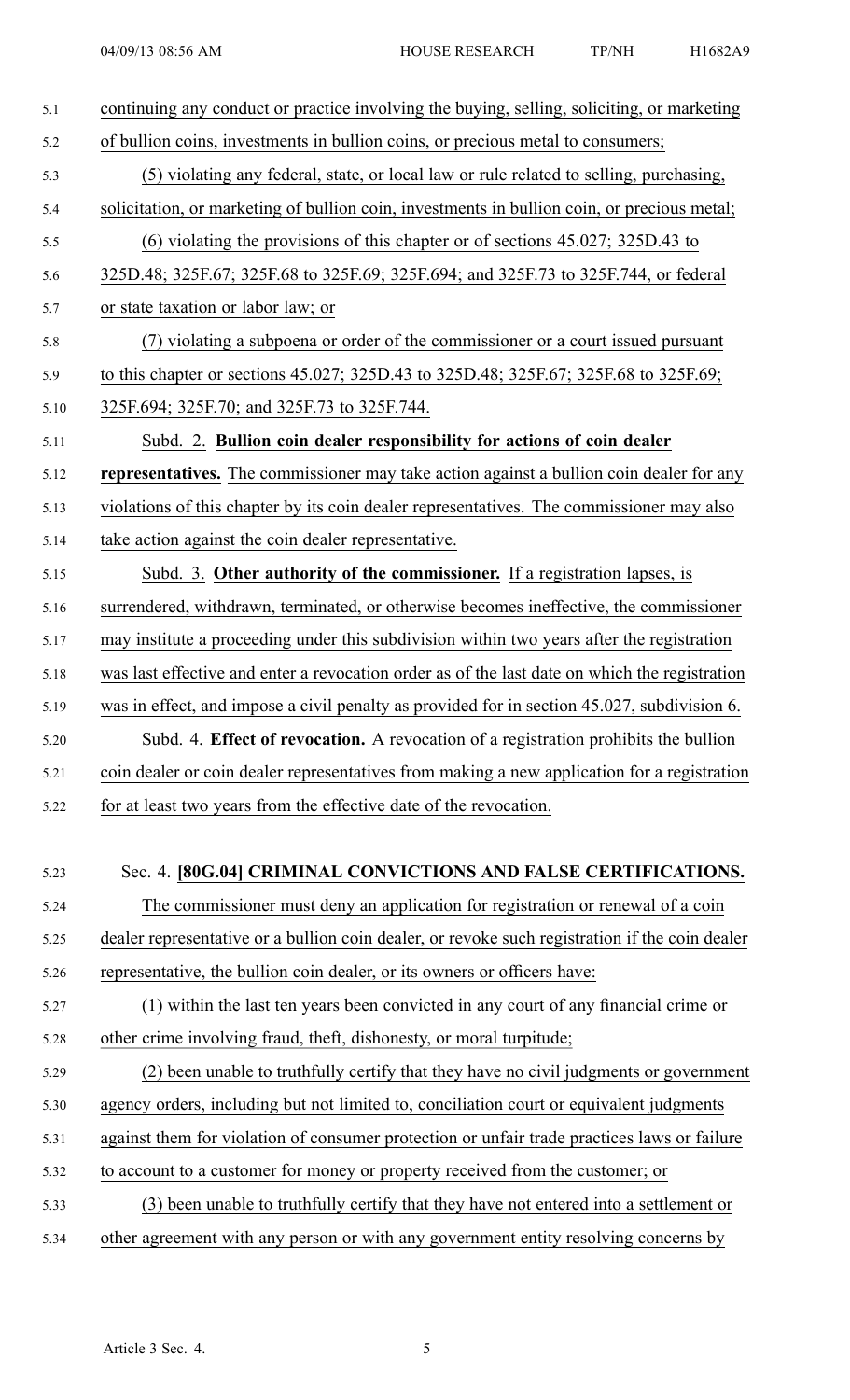6.1 the person or governmen<sup>t</sup> entity that they had violated consumer protection or unfair

6.2 trade practices laws.

6.3 Sec. 5. **[80G.05] SCREENING.**

6.4 Subdivision 1. **Screening process required.** Each bullion coin dealer must 6.5 establish procedures to screen each of its owners and officers and each of its coin 6.6 dealer representatives prior to submitting the application to the commissioner for initial 6.7 registration and at each renewal. The results of such screenings shall be provided to the 6.8 commissioner as par<sup>t</sup> of the initial registration and all renewal registrations if requested by 6.9 the commissioner. 6.10 Subd. 2. **Initial screening.** The screening process for initial registration must be 6.11 done no more than 60 days before the submission of an application for registration. The 6.12 process must include <sup>a</sup> national criminal history record search, <sup>a</sup> judgment search, and <sup>a</sup> 6.13 county criminal history search for all counties where the owner, officer, or coin dealer 6.14 representative has resided within the immediately preceding ten years. Each bullion coin 6.15 dealer shall use <sup>a</sup> vendor that is <sup>a</sup> member of the National Association of Professional 6.16 Background Screeners, or an equivalent vendor, to conduct the background screening 6.17 process on its owners, officers, and coin dealer representatives. 6.18 Subd. 3. **Renewal screening.** The screening process for the renewal of <sup>a</sup>

6.19 registration must include <sup>a</sup> national criminal history record search, <sup>a</sup> judgment search, and 6.20 county criminal history search for all counties where the owner, officer, or coin dealer 6.21 representative has resided since satisfactorily completing the last screening process 6.22 conducted pursuan<sup>t</sup> to this section. Screening for renewal of the owner, officer, and coin 6.23 dealer representative registrations must take place no more than 60 days before the 6.24 submission of an application for renewal of <sup>a</sup> registration.

## 6.25 Sec. 6. **[80G.06] SURETY BOND.**

6.26 Subdivision 1. **Surety bond requirement.** Every bullion coin dealer shall maintain <sup>a</sup> 6.27 current, valid surety bond issued by <sup>a</sup> surety company admitted to do business in Minnesota 6.28 in an amount no less than the transactions (purchases from and sales to consumers at retail) 6.29 during the 12-month period prior to registration, or renewal, whichever is applicable. In 6.30 no event shall the surety bond required under this subdivision be more than \$200,000. 6.31 Subd. 2. **Action on bond permitted.** A consumer injured in money or property by <sup>a</sup>

- 6.32 bullion coin dealer's or coin dealer representative's failure to provide bullion coins that
- 6.33 the consumer has paid for or failure to remit money or goods owed to the consumer in
- 6.34 connection with the consumer's sale of bullion coins may file <sup>a</sup> claim with the surety and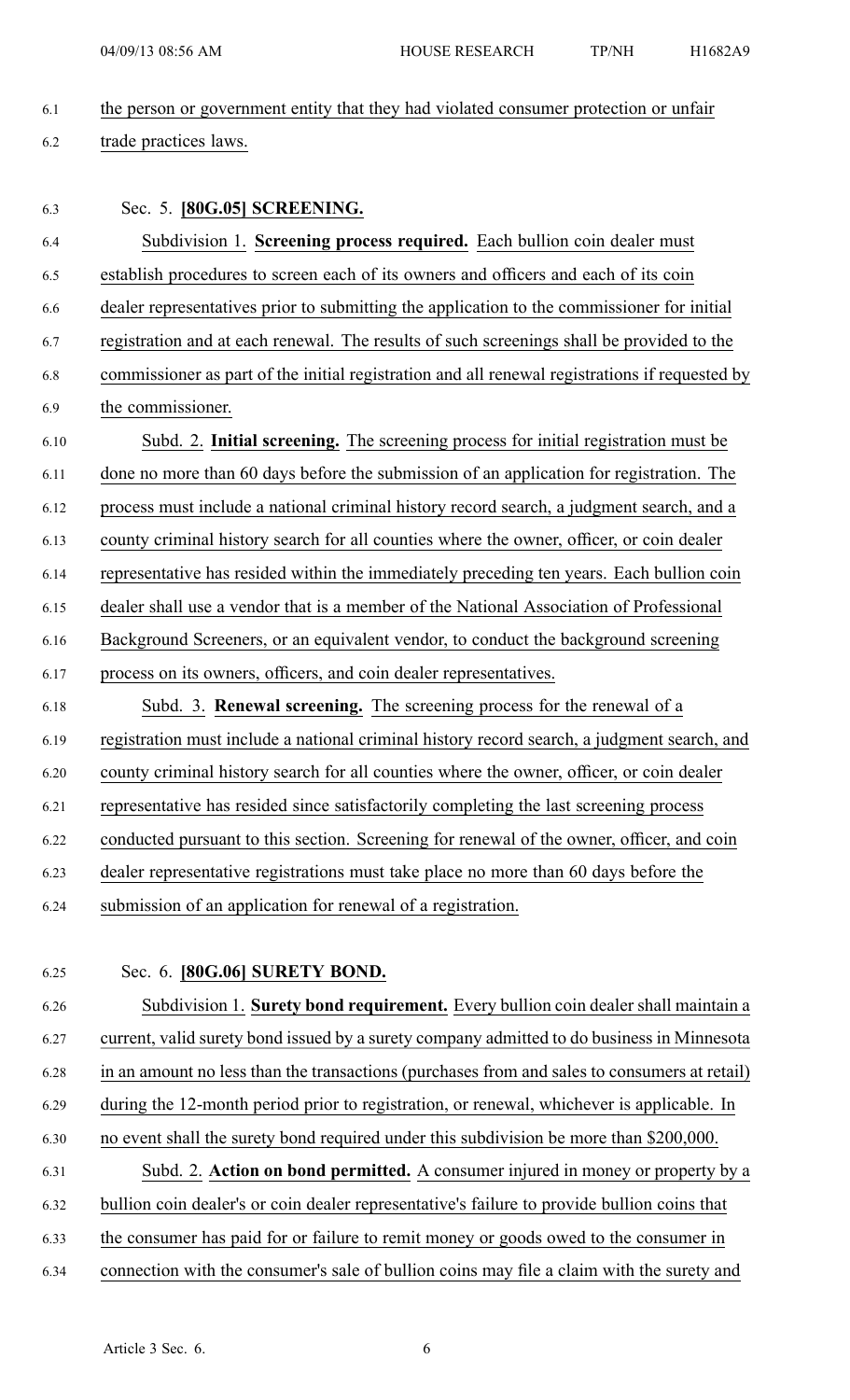- 7.1 if the claim is not paid, is authorized to bring an action based on the bond and recover
- 7.2 against the surety. The commissioner or attorney general may also file <sup>a</sup> claim and bring
- 7.3 an action on the bond and recover against the surety on behalf of <sup>a</sup> consumer so injured.
- 7.4 Sec. 7. **[80G.07] PROHIBITED CONDUCT.** 7.5 Subdivision 1. **Sales practices.** No bullion coin dealer or coin dealer representative 7.6 shall: 7.7 (1) prior to <sup>a</sup> transaction regarding bullion coins, or concurrent with delivery thereof, 7.8 fail to provide to the consumer in writing, in <sup>a</sup> clear and conspicuous manner, the sale 7.9 or purchase price and the precious metal content of the bullion coins involved in the 7.10 transaction. The written notice shall also include the bullion coin dealer's registration 7.11 identification information issued by the commissioner, and the Department of Commerce's 7.12 e-mail address and telephone number. A copy of the written notice shall be provided to 7.13 the consumer and <sup>a</sup> copy retained by the bullion coin dealer; 7.14 (2) fail to deliver bullion coins to <sup>a</sup> consumer within the time agreed upon with 7.15 the consumer or, if no such agreemen<sup>t</sup> exists, within 30 days after the consumer has 7.16 paid for the coins; 7.17 (3) fail to pay <sup>a</sup> consumer for purchased bullion coins within the time agreed upon 7.18 with the consumer or, if no such agreemen<sup>t</sup> exists, within 30 days after the consumer 7.19 has provided the coins; 7.20 (4) fail to provide <sup>a</sup> written invoice at the time of the transaction specifically 7.21 identifying and describing the bullion coins involved in the transaction, the quantity of 7.22 bullion coins involved in the transaction, and the bullion coins' sale or purchase price and 7.23 precious metal content. The written invoice shall include the bullion coin dealer registration 7.24 identification information issued by the commissioner, and the Department of Commerce's 7.25 e-mail address and telephone number. A copy of the transaction documentation shall be 7.26 provided to the consumer and <sup>a</sup> copy retained by the bullion coin dealer; 7.27 (5) misrepresent the value of the bullion coins, the delivery date of bullion coins 7.28 or paymen<sup>t</sup> for bullion coins, or the dealer or representative's professional qualifications, 7.29 affiliations, or registration; 7.30 (6) misrepresent the manner in which any bullion coins <sup>a</sup> consumer provides will be 7.31 stored or otherwise handled once received; 7.32 (7) renegotiate the terms of <sup>a</sup> sale or purchase after receiving <sup>a</sup> consumer's paymen<sup>t</sup> 7.33 or bullion coins without first obtaining the consumer's agreemen<sup>t</sup> to renegotiate and 7.34 offering the consumer the option to have the paymen<sup>t</sup> fully refunded or the entirety of 7.35 the bullion coins returned;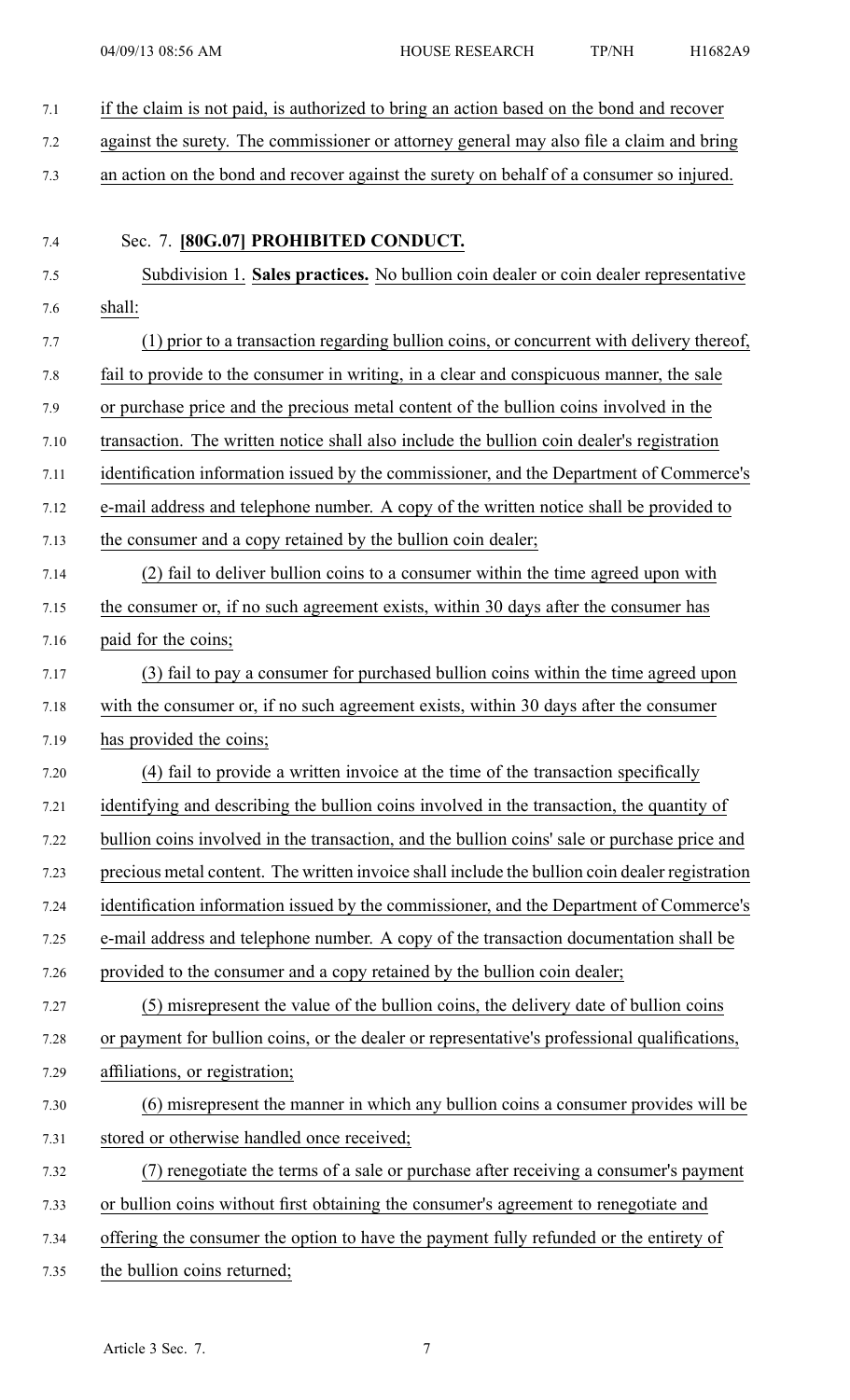| 8.1     | (8) fail to respond within three business days to a consumer inquiry about the                |
|---------|-----------------------------------------------------------------------------------------------|
| 8.2     | delivery status of bullion coins that the consumer has paid for but not yet received or the   |
| 8.3     | status of a payment for bullion coins that the consumer has already provided;                 |
| 8.4     | (9) telephone or solicit a consumer, or sell or provide the consumer's name to any            |
| 8.5     | other bullion coin dealer or coin dealer representative after the consumer requests to        |
| 8.6     | be contacted;                                                                                 |
| 8.7     | (10) violate a subpoena or order of the commissioner or a court;                              |
| $8.8\,$ | (11) make any communication to a potential buyer or seller of bullion coins that              |
| 8.9     | misrepresents the relationship, if any, between the bullion coin dealer or coin dealer        |
| 8.10    | representative and any government agency or mint;                                             |
| 8.11    | (12) improperly withhold, misappropriate, or convert any money or properties                  |
| 8.12    | received in the course of buying, selling, soliciting, or marketing bullion coins or          |
| 8.13    | investments in bullion coins to consumers;                                                    |
| 8.14    | (13) misrepresent the terms of an actual or proposed purchase or sale of bullion coins        |
| 8.15    | or investment in bullion coins to a consumer; or                                              |
| 8.16    | (14) violate any other federal, state, or local law or rule related to selling, purchasing,   |
| 8.17    | soliciting, or marketing of bullion coin, investments in bullion coin, or precious metals, or |
| 8.18    | any federal, state, or local law related to fraudulent, coercive, or dishonest practices, or  |
| 8.19    | federal, state, or local law related to taxation or labor standards.                          |
| 8.20    | Subd. 2. Application. From August 1, 2013, to June 30, 2014, this section shall               |
| 8.21    | apply to any bullion coin dealer and its coin dealer representatives if the bullion coin      |
| 8.22    | dealer is engaged in a bullion coin transaction or transactions with consumers which          |
| 8.23    | exceed \$5,000 in the aggregate, as determined by the transaction sale prices, during the     |
| 8.24    | 12-month period prior to August 1, 2013. On or after July 1, 2014, this section shall         |
| 8.25    | apply to any bullion coin dealer and its coin dealer representatives which is or should be    |
| 8.26    | registered in accordance with the provisions of this chapter.                                 |
|         |                                                                                               |
| 8.27    | Sec. 8. [80G.08] CONSUMER FRAUD.                                                              |
| 8.28    | A violation of this chapter is a violation of section 325F.69, subdivision 1. The             |
| 8.29    | provisions of section 8.31 apply to this chapter.                                             |
|         |                                                                                               |
| 8.30    | Sec. 9. [80G.09] CRIMINAL VIOLATION.                                                          |
| 8.31    | A person who conducts business as a bullion coin dealer or as a coin dealer                   |
| 8.32    | representative without having first registered with the commissioner, or who carries on       |
| 8.33    | such business after the revocation, suspension, or expiration of a registration, or who       |
| 8.34    | violates section 80G.07, subdivision 1, clause $(2)$ or $(3)$ , is guilty of a misdemeanor.   |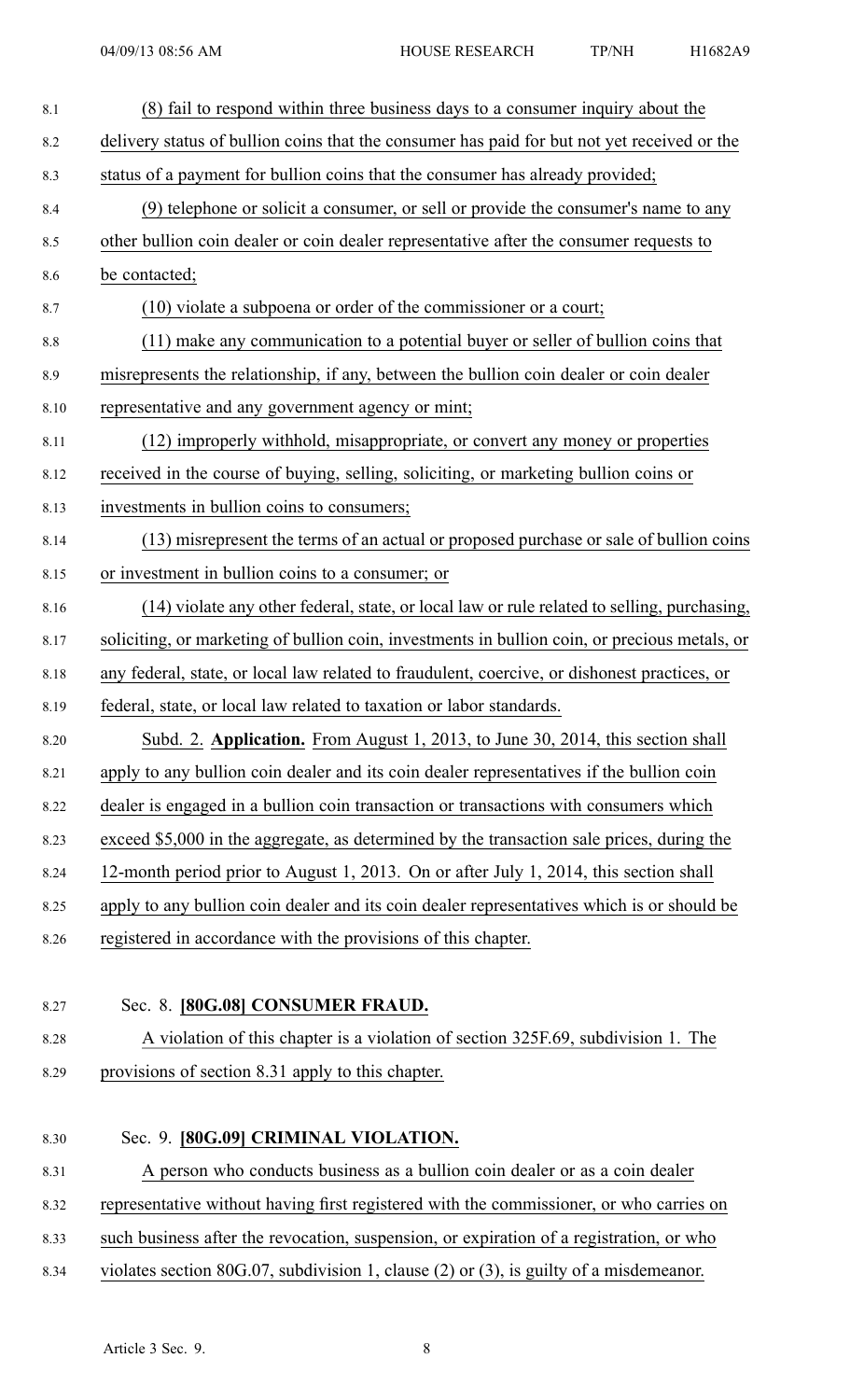## 9.1 Sec. 10. **[80G.10] OTHER ACTION; LOCAL AUTHORITY.**

9.2 Nothing in this chapter precludes an action under chapter 80A or preempts local 9.3 governmen<sup>t</sup> authority under section 325F.742.

| 9.4  | Sec. 11. [80G.11] INVESTIGATIONS AND CIVIL ENFORCEMENT.                                       |
|------|-----------------------------------------------------------------------------------------------|
| 9.5  | Subdivision 1. Civil action instituted by commissioner or attorney general. If                |
| 9.6  | the commissioner or attorney general believes that a person has engaged, is engaging, or is   |
| 9.7  | about to engage in an act, practice, or course of business constituting a violation of this   |
| 9.8  | chapter or a rule adopted or order issued under this chapter or that a person has, is, or is  |
| 9.9  | about to engage in an act, practice, or course of business that materially aids a violation   |
| 9.10 | of this chapter or a rule adopted or order issued under this chapter, the commissioner or     |
| 9.11 | attorney general may maintain an action in the district court to enjoin the act, practice,    |
| 9.12 | or course of business and to enforce compliance with this chapter or a rule adopted or        |
| 9.13 | order issued under this chapter.                                                              |
| 9.14 | Subd. 2. Relief available. In an action under this section and on a proper showing,           |
| 9.15 | the court may:                                                                                |
| 9.16 | (1) issue a permanent or temporary injunction, restraining order, or declaratory              |
| 9.17 | judgment;                                                                                     |
| 9.18 | (2) order other appropriate or ancillary relief, which may include:                           |
| 9.19 | (i) an asset freeze, accounting, writ of attachment, writ of general or specific              |
| 9.20 | execution, and appointment of a receiver or conservator, that may be the commissioner or      |
| 9.21 | attorney general, for the defendant or the defendant's assets;                                |
| 9.22 | (ii) ordering the commissioner or attorney general to take charge and control of              |
| 9.23 | a defendant's property, including investment accounts and accounts in a depository            |
| 9.24 | institution, rents, and profits; to collect debts; and to acquire and dispose of property;    |
| 9.25 | (iii) imposing a civil penalty up to \$10,000 for each violation; an order of rescission,     |
| 9.26 | restitution, or disgorgement directed to a person that has engaged in an act, practice, or    |
| 9.27 | course of business constituting a violation of this chapter or a rule adopted or order issued |
| 9.28 | under this chapter or the predecessor act; and                                                |
| 9.29 | (iv) ordering the payment of prejudgment and post judgment interest; or                       |
| 9.30 | (3) order such other relief as the court considers appropriate.                               |
| 9.31 | Subd. 3. No bond required. The commissioner or attorney general may not be                    |
| 9.32 | required to post a bond in an action or proceeding under this chapter.                        |
| 9.33 | Subd. 4. Commissioner authority. (a) If the commissioner determines that a                    |
| 9.34 | person has engaged, is engaged, or is about to engage in an act, practice, or course of       |
| 9.35 | conduct constituting a violation of this chapter or a rule adopted or order issued under this |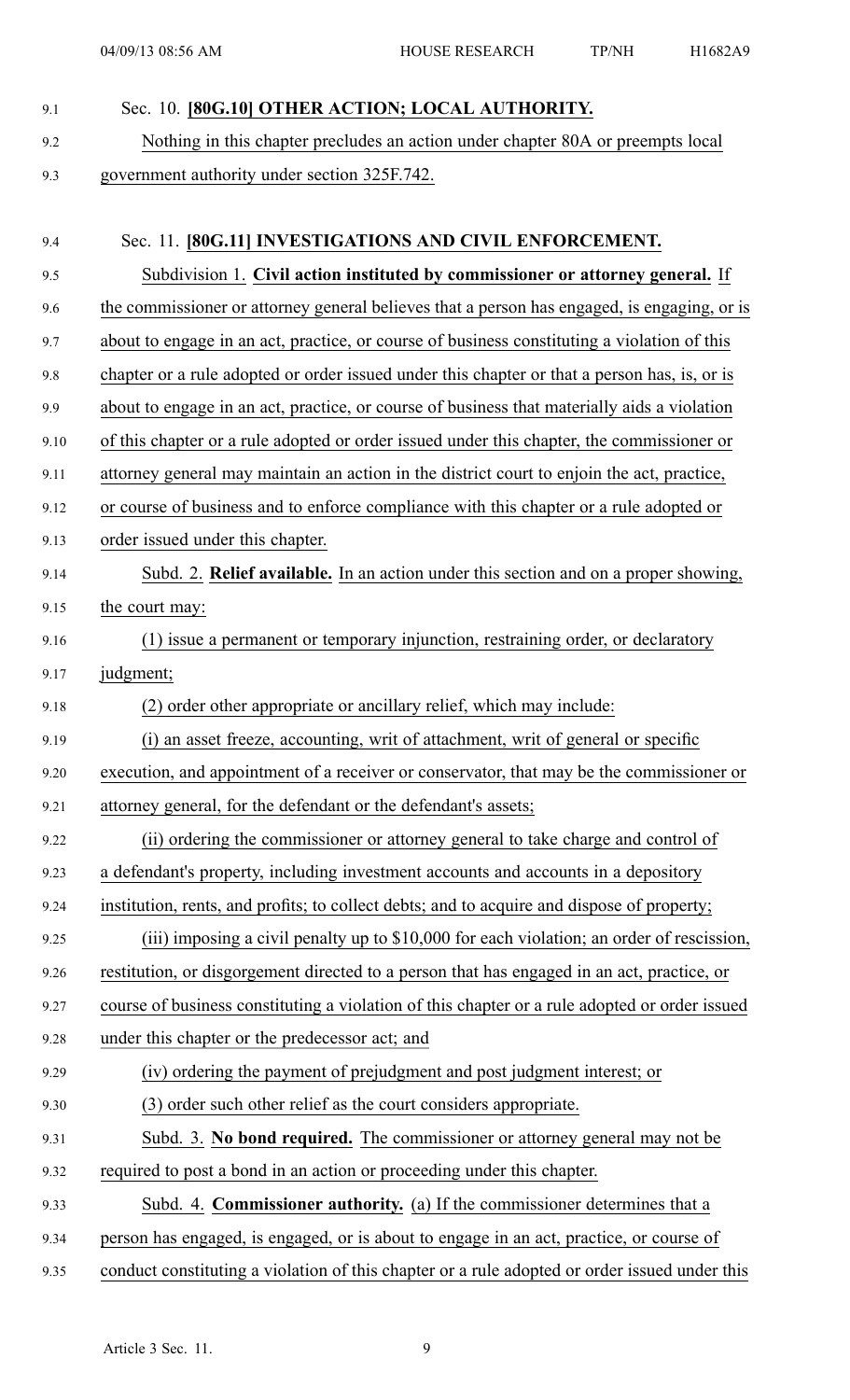| 10.1  | chapter or that a person has materially aided, is materially aiding, or is about to materially |
|-------|------------------------------------------------------------------------------------------------|
| 10.2  | aid an act, practice or course of conduct constituting a violation of this chapter or rule     |
| 10.3  | adopted or order issued under this chapter the commissioner may:                               |
| 10.4  | (1) issue an order directing the person to cease and desist from engaging in the               |
| 10.5  | act, practice or conduct or to take other action necessary or appropriate to comply with       |
| 10.6  | this chapter; or                                                                               |
| 10.7  | (2) issue an order denying, suspending, revoking or conditioning the registration of           |
| 10.8  | bullion coin dealer or coin dealer representative.                                             |
| 10.9  | (b) Upon issuance of an order, the commissioner shall promptly serve each person               |
| 10.10 | subject to the order with a copy of the order and a notice that the order has been             |
| 10.11 | issued. The order must include a statement of the reasons for the order and whether the        |
| 10.12 | commissioner will seek a civil penalty or costs of the investigation, and notice that the      |
| 10.13 | person must within 30 days of being serviced with the order request in writing a hearing       |
| 10.14 | and that within 15 days after receipt of a written hearing request from the person, the        |
| 10.15 | matter will be scheduled for a hearing. If a person subject to the order does not request a    |
| 10.16 | hearing within 30 days after the date of service of the order, the order becomes final as to   |
| 10.17 | that person by operation of law. If a hearing is requested, the commissioner, after notice of  |
| 10.18 | an opportunity for hearing to each person subject to the order, may modify or vacate the       |
| 10.19 | order or extend it until final determination.                                                  |
| 10.20 | (c) If a hearing is requested pursuant to subsection (b), a hearing must be held under         |
| 10.21 | chapter 14 and a final order may not be issued unless the commissioner makes findings of       |
| 10.22 | fact and conclusions of law in a record according to chapter 14. The final order may make      |
| 10.23 | final, vacate, or modify the order issued under subsection (a).                                |
| 10.24 | (d) Filing of certified final order with court; effect of filing. If a petition for judicial   |
| 10.25 | review of a final order is not filed in accordance with chapter 14, the commissioner may       |
| 10.26 | file a certified copy of the final order with the clerk of a court of competent jurisdiction.  |
| 10.27 | The order so filed has the same effect as a judgment of the court and may be recorded,         |
| 10.28 | enforced, or satisfied in the same manner as a judgment of the court.                          |
| 10.29 | (e) Enforcement by court; further civil penalty. If a person does not comply with an           |
| 10.30 | order under this section, the commissioner may petition a court of competent jurisdiction      |
| 10.31 | to enforce the order. The court may not require the commissioner to post a bond in an          |
| 10.32 | action or proceeding under this section. If the court finds, after service and opportunity for |
| 10.33 | hearing, that the person was not in compliance with the order, the court may adjudge the       |
| 10.34 | person in civil contempt of the order. The court may impose a further civil penalty against    |
| 10.35 | the person for contempt in an amount up to $$10,000$ for each violation and may grant any      |
| 10.36 | other relief the court determines is just and proper in the circumstances.                     |